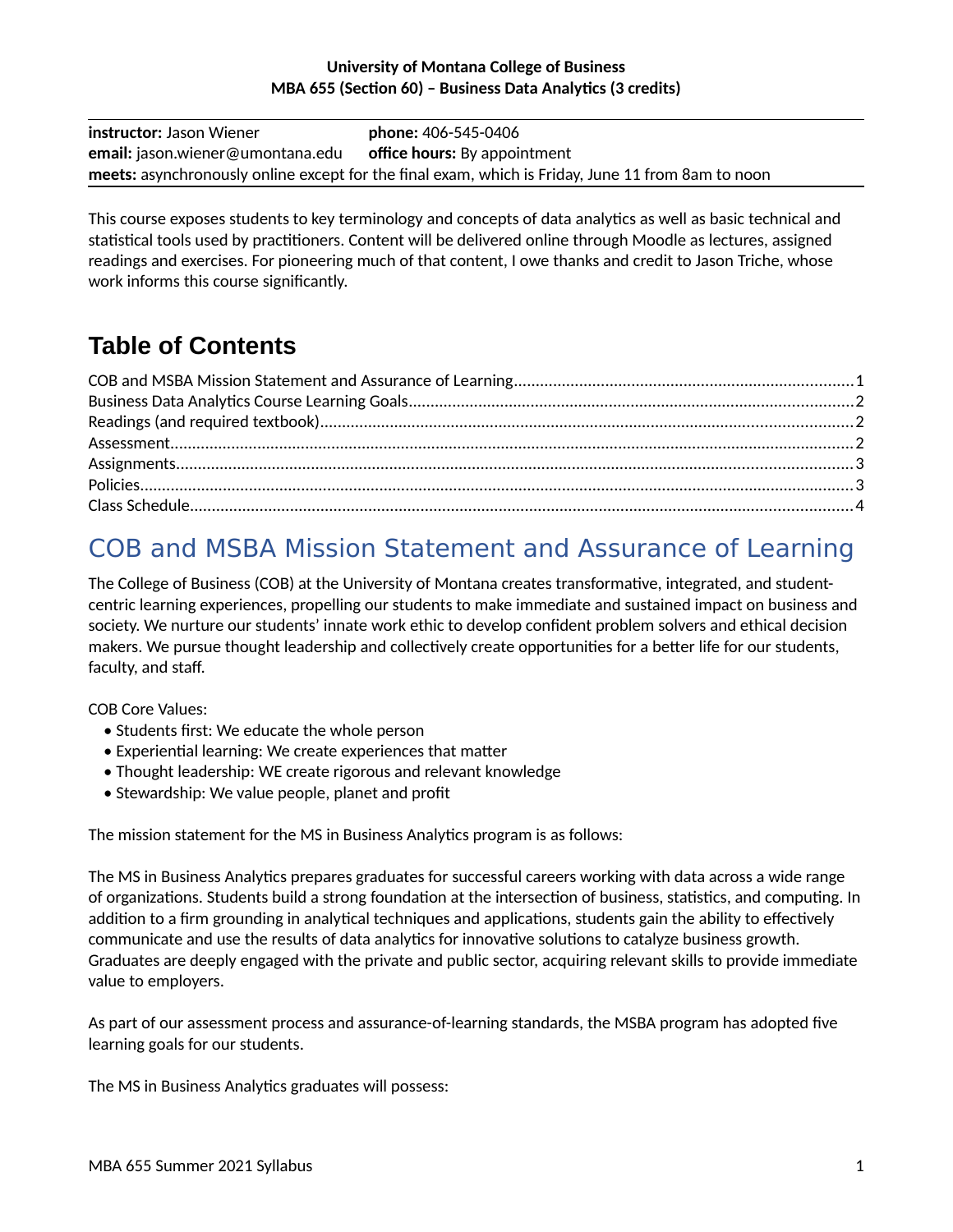1. **Knowledge:** A deep understanding of a wide range of analytical techniques and programing tools for both structured and unstructured (e.g., text, sentiment) data.

2. **Application:** The ability to apply appropriate analytical techniques to solve a wide variety of business/organizational problems.

3. **Communication/Story Telling:** The ability to effectively: (a) communicate data analytics results and translate these into effective business decision making inputs; (b) use data visualization techniques to illustrate results and implications; and (c) write an impactful narrative supporting key insights and implications from an analysis.

4. **Ethics/Data Stewardship:** The ability to act as effective data stewards, applying governance techniques to secure data, to develop and promote policies for using data in an ethical manner, to respect data privacy considerations, and to enforce data compliance.

5. **Innovation:** The ability to innovate beyond providing answers to existing questions and solutions to known problems by harnessing data analytics to identify new sources of value, to see patterns and anomalies, and to reveal new insights.

# <span id="page-1-2"></span>Business Data Analytics Course Learning Goals

Students will

- Understand the terminology used in the Big Data field of study.
- Explore the applications of Big Data in a variety of disciplines.
- Use, at an introductory level, data analytics tools.
- Explain the story told by the output of the data analyses.
- Discuss the issues of privacy and ethics raised by the use of Big Data tools.

# <span id="page-1-1"></span>Readings (and required textbook)

*Big Data: A Revolution That Will Transform How We Live, Work, and Think* (2014) by Viktor Mayer-Schönberger and Kenneth Cukier is a required text. Remaining readings will be available as files or links posted in Moodle.

### <span id="page-1-0"></span>Assessment

Assessment will be conducted through homework, quizzes, exams and a final project, weighted as shown when determining a final grade for this course:

| Exam            | 25% |
|-----------------|-----|
| Project         | 25% |
| Homework        | 40% |
| Reading Quizzes | 10% |

Numerical scores translate to letter grades as follows:

| Α    | 93% and above |
|------|---------------|
| А-   | 90% to 92%    |
| B+   | 87% to 89%    |
| B    | 83% to 86%    |
| B-   | 80% to 82%    |
| $C+$ | 77% to 79%    |
| C    | 73% to 76%    |
| $C-$ | 70% to 72%    |
| D+   | 67% to 69%    |
| D    | 63% to 66%    |
| D-   | 60% to 62%    |
| F    | Below 60%     |
|      |               |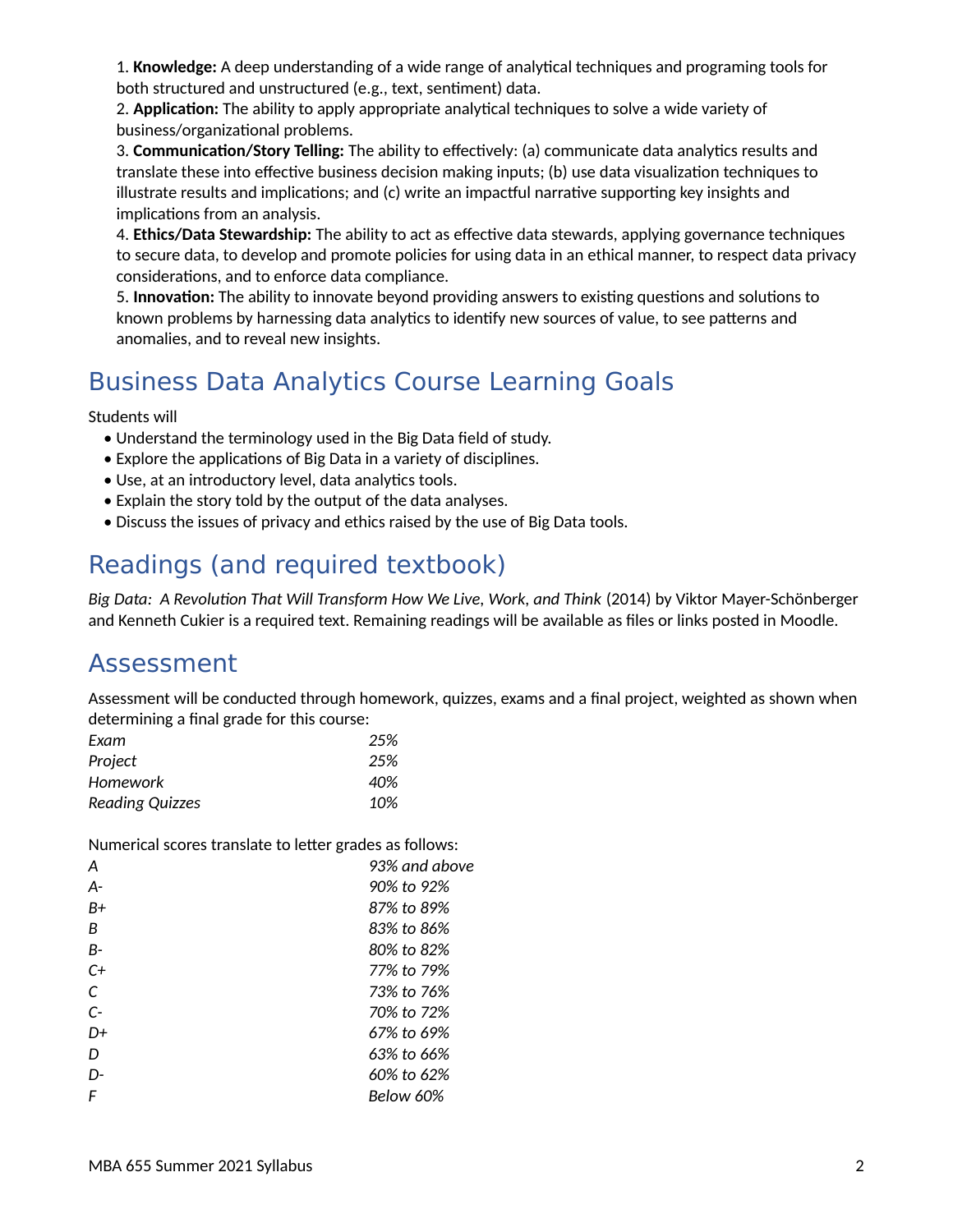## <span id="page-2-1"></span>**Assignments**

Homework: When homework is assigned, as it will be throughout the semester, the assignment will specify if the homework must be completed individually or may be completed with a group. If you opt for group work, be sure each member of the group understands each element of the assignment; exams will be individual exercises. **Late assignments will not be accepted and will receive a grade of 0.**

**Homework must be formatted according the guidelines posted on Moodle.** Homework will cover concepts and skills from lectures and may take hours to complete.

Exam: The exam will include questions in a variety of formats – short answer, multiple choice and essay questions. The exam will be available on Moodle from 8am to noon on Friday, June 11. **Please make arrangements to be available during the scheduled exam time.**

Project: There will be a class project assigned that requires employing the concepts and techniques covered in the course. The project will be completed in groups assigned by the instructor.

Quizzes: Brief quizzes will measure comprehension of assigned reading material. Quizzes should be completed individually. Moodle will enforce a time limit so expect to complete the quiz in one sitting.

## <span id="page-2-0"></span>Policies

### **Accommodation for People with Disabilities Available**

The University of Montana assures equal access to instruction through collaboration between students with disabilities, instructors, and Disability Services for Students. If you have a disability that adversely affects your academic performance, and you have not already registered with Disability Services, please contact Disability Services in Lommasson Center 154 or 406.243.2243. Regardless of your registration status, I will work with you and Disability Services to provide an appropriate modification.

#### **Academic Honesty and Code of Conduct**

All students must practice academic honesty. Academic misconduct is subject to an academic penalty by the course instructor and/or a disciplinary sanction by the University. The University of Montana Student Conduct Code specifies definitions and adjudication processes for academic misconduct and states, "Students at the University of Montana are expected to practice academic honesty at all times." (Section V.A., available at [www.umt.edu/student-affairs/dean-of-students/default.php\)](http://www.umt.edu/student-affairs/dean-of-students/default.php). All students need to be familiar with the Student Conduct Code. It is the student's responsibility to familiarize themselves with the COB Code of Professional Conduct at [www.business.umt.edu/ethics/professional-conduct-code.php.](http://www.business.umt.edu/ethics/professional-conduct-code.php)

#### **Emergency Procedures**

In the event of a campus emergency during class, please follow instructions provided by your instructor or the UM emergency alert system. Failure to do so could hamper efforts to resolve the emergency situation in a safe, timely manner. A video explaining UM emergency procedures can be found here: [https://www.youtube.com/watch?v=iZ\\_9\\_Oj9ec4](https://www.youtube.com/watch?v=iZ_9_Oj9ec4)

#### **Participation**

All students are expected to view course content and complete work as the class schedule outlines. Please notify me at the earliest opportunity by Teams or email if circumstances impact your ability to keep up.

Brief and occasional lapses for reasons of illness, injury, family emergency, religious observance, cultural or ceremonial events, or participation in a University sponsored activity may be excused. Lapses for reasons of